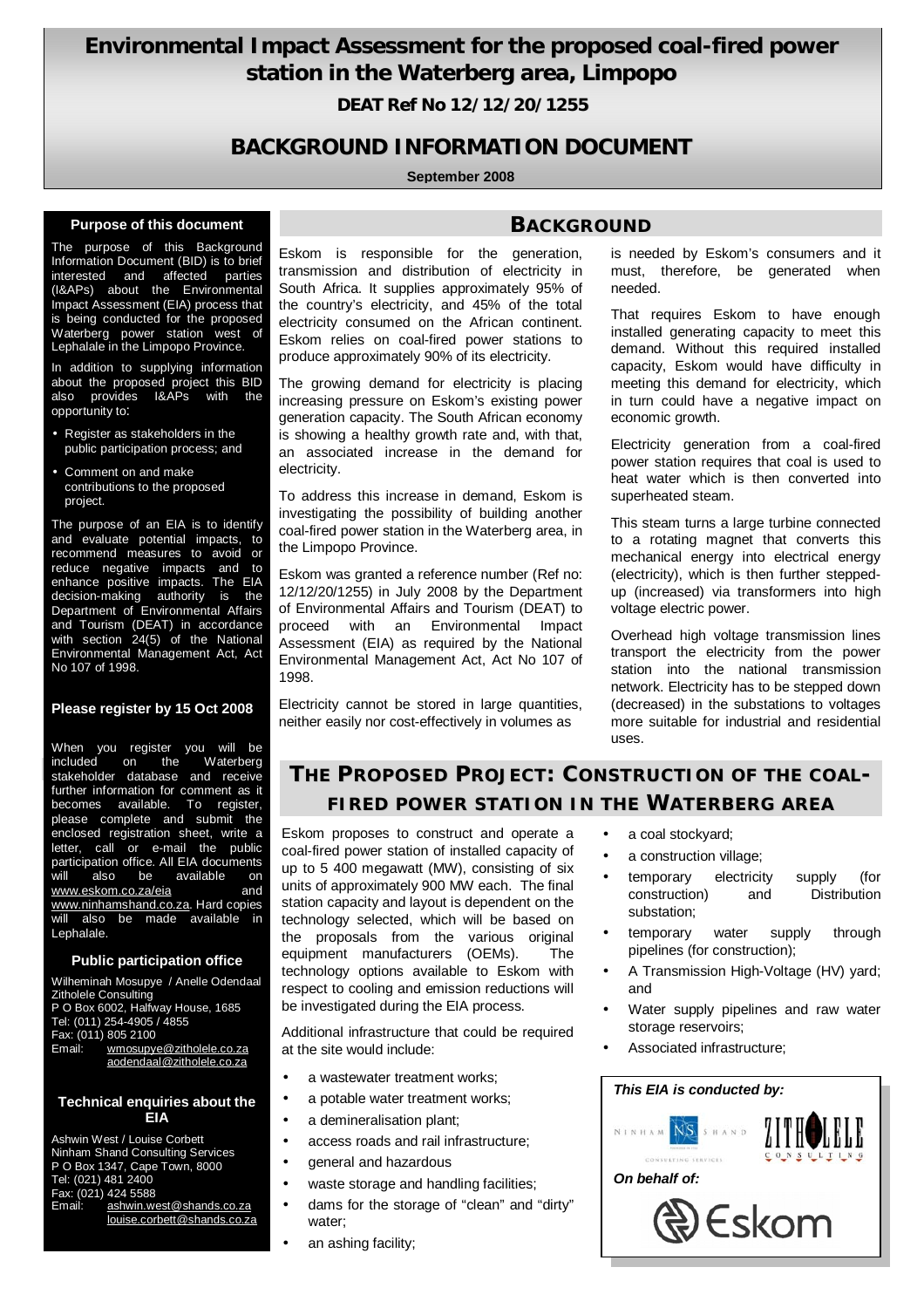### **DESCRIPTION OF THE PROPOSED PROJECT**

Three potential sites for the proposed construction of the power station have been chosen to the west of Lephalale and also west of the existing Matimba power station and the Medupi power station (currently under construction).

The identification of potential sites was driven by the location of the coal resources in the Waterberg area, the fact that the power station could not be constructed on top of coal resources and constraints such as geographical borders and fault lines. Since the specific coal supplier has not yet been selected, it was recommended that the candidate sites had to be no further than 30 km from the furthest coal mine, due to the technical constraints of constructing and operating conveyor belts in excess of 30 km. It was further suggested that the sites had to be located such that each site could be supplied from any of the local coal mines.

Through this process, three alternative sites were delineated after the evaluation of various technical considerations as well as environmental and social criteria such as impact on local air quality and land use. The sites are located in the vicinity of Steenbokpan, to the south of the Eenzaamheid geological fault. Please refer to **Figure 1** for a map depicting the sites.

The three sites will be thoroughly investigated during the EIA process. The findings of the EIA will enable the project team to recommend a preferred site for construction of this power station, from an environmental perspective. Eskom will then evaluate the technical and financial considerations of the three sites, and select the site that meets their requirements from a technical, environmental and financial perspective.

The three sites include the following farms:

#### **Site A – 8 328 ha**

- Minnaarspan, Farm No 322
- Zyferbult, Farm No 324
- Taaiboschpan, Farm No 320
- Zandheuwel, Farm No 356
- Leliefontein, Farm No 672
- Portion of Doornlaagte, Farm No 353

#### **Site B – 7 377 ha**

- Pyppan, Farm No 326
- Mooipan, Farm No 325
- Knopjesdoorn, Farm No 351
- Portion of Doornlaagte, Farm No 353
- Schuldpadfontein, Farm No 328
- Rooibokbult, Farm No 330
- Portion of Paardevley, Farm No 329

#### **Site C – 8 122 ha**

- Dwars-in-die-Weg, Farm No 289
- Gifboschpan, Farm No 288
- Witkop, Farm No 287
- Rooiboklaagte, Farm No 283
- Haakdoornpan, Farm No 673
- Haakdoornhoek, Farm No 333
- Vaalboschhoek, Farm No 285

### **PROPOSED SCHEDULING**

The construction of the proposed power station and associated infrastructure will be implemented in a phased manner. The first phase will be to conduct the EIA in order to obtain environmental authorisation (previously known as a Record of Decision) from the Department of Environmental Affairs and Tourism (DEAT), which is required before any construction may commence. As part of the EIA process, an Environmental Management Plan (EMP) will also be submitted to DEAT for their approval. The purpose of the EMP will be to manage the impacts of the power station activities, during the construction, operation and decommissioning phases.

During the EIA, Eskom's land negotiators will make presentations on the land acquisition process, to ensure that potentially affected landowners understand the process and what to expect, should Eskom require their land. Landowners would be compensated for their land at market-related prices, based on an independent evaluation of the land and its improvements. Depending on the outcome of the environmental assessment and subsequent decision by DEAT, Eskom may commence with the construction phase sometime between 2010 and 2011.

### **AN ENVIRONMENTAL ASSESSMENT (EIA)**

### **What is an EIA?**

An EIA is a planning and decision-making process undertaken in terms of section 24 (5) of the National Environmental Management Act (NEMA), Act No 107 of 1998. The EIA has two parallel and integrated processes namely, a technical and public participation process. The technical process investigates "hard" information: facts based on scientific and technical study, statistics or technical data. It identifies the potential negative and positive consequences of a proposed project or development at an early stage, and recommends ways to enhance positive impacts and to avoid or reduce or mitigate negative impacts. The findings of an EIA also guide the technical and financial investigations. The EIA regulations require that an EMP be developed for all identified impacts. An EMP provides specifications on how to operate and implement the project. The provisions of the EMP will be legally binding on the proponent throughout the life cycle of the project.

Public participation is a cornerstone of any EIA process that facilitates openness and transparency. It provides stakeholders with sufficient information and affords them ample opportunity to make valuable contributions to the project, in terms of their issues and concerns. It should be noted that negotiations with

landowners for land and servitudes and compensation do not form part of the public participation process for an EIA. Eskom will negotiate servitudes or the acquisition of land directly with landowners.

The public participation process is designed to provide sufficient and accessible information to I&APs in an objective manner to assist them to:

- Raise issues of concern and make suggestions for alternatives and enhanced benefits;
- Contribute local knowledge:
- Verify that their issues have been captured and considered by the technical investigations;
- Comment on the findings of the EIA.

#### **Activities assessed during these EIAs**

Activities to be assessed in the EIA are listed in terms of Sections 24 of NEMA (Government Notice 386 and 387 of April 2006). The primary activity being the proposed construction of a coal-fired power station. A full list of the activities will be published in the Draft Scoping Report.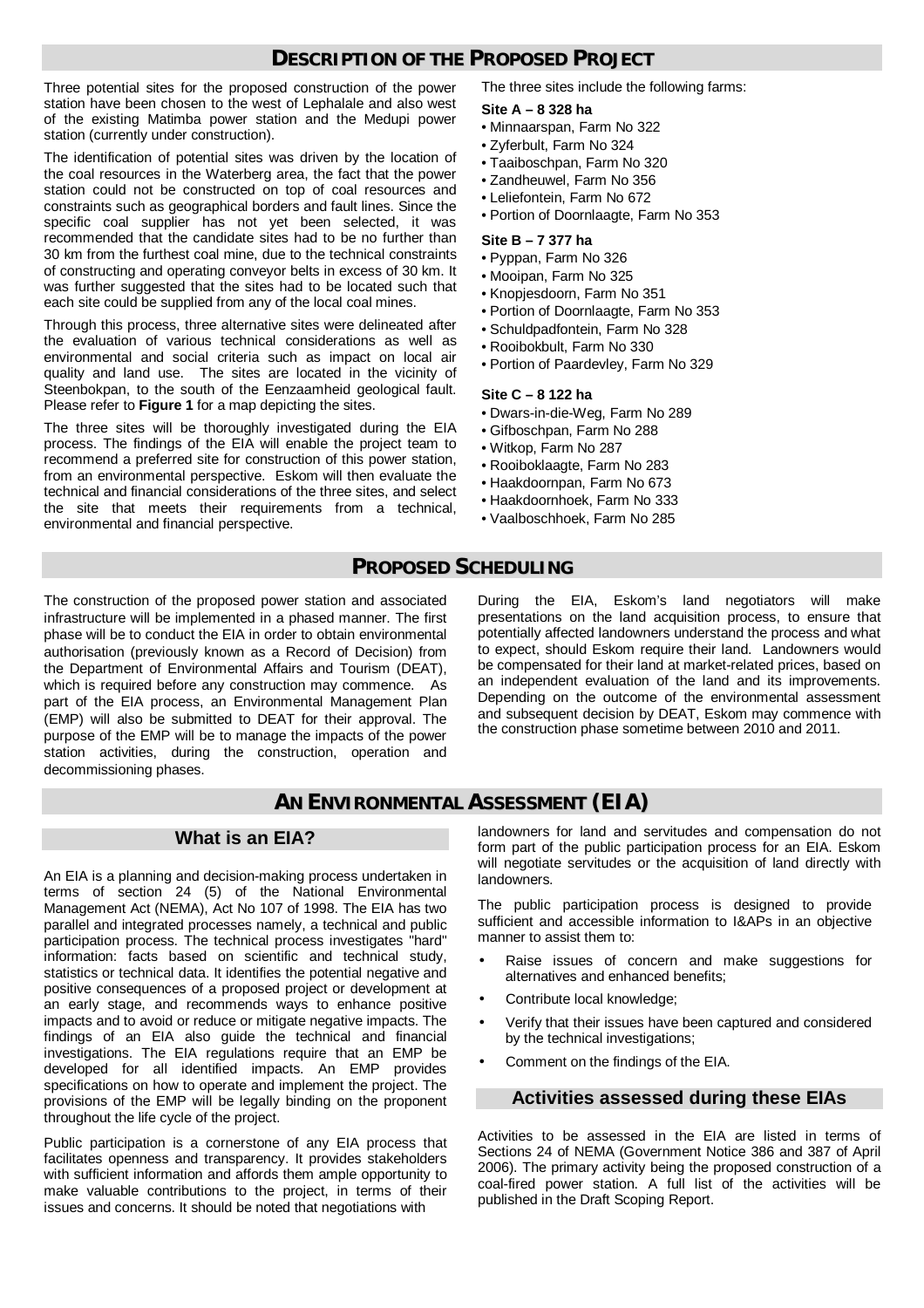

**Figure 1 : Map depicting the three sites under investigation**